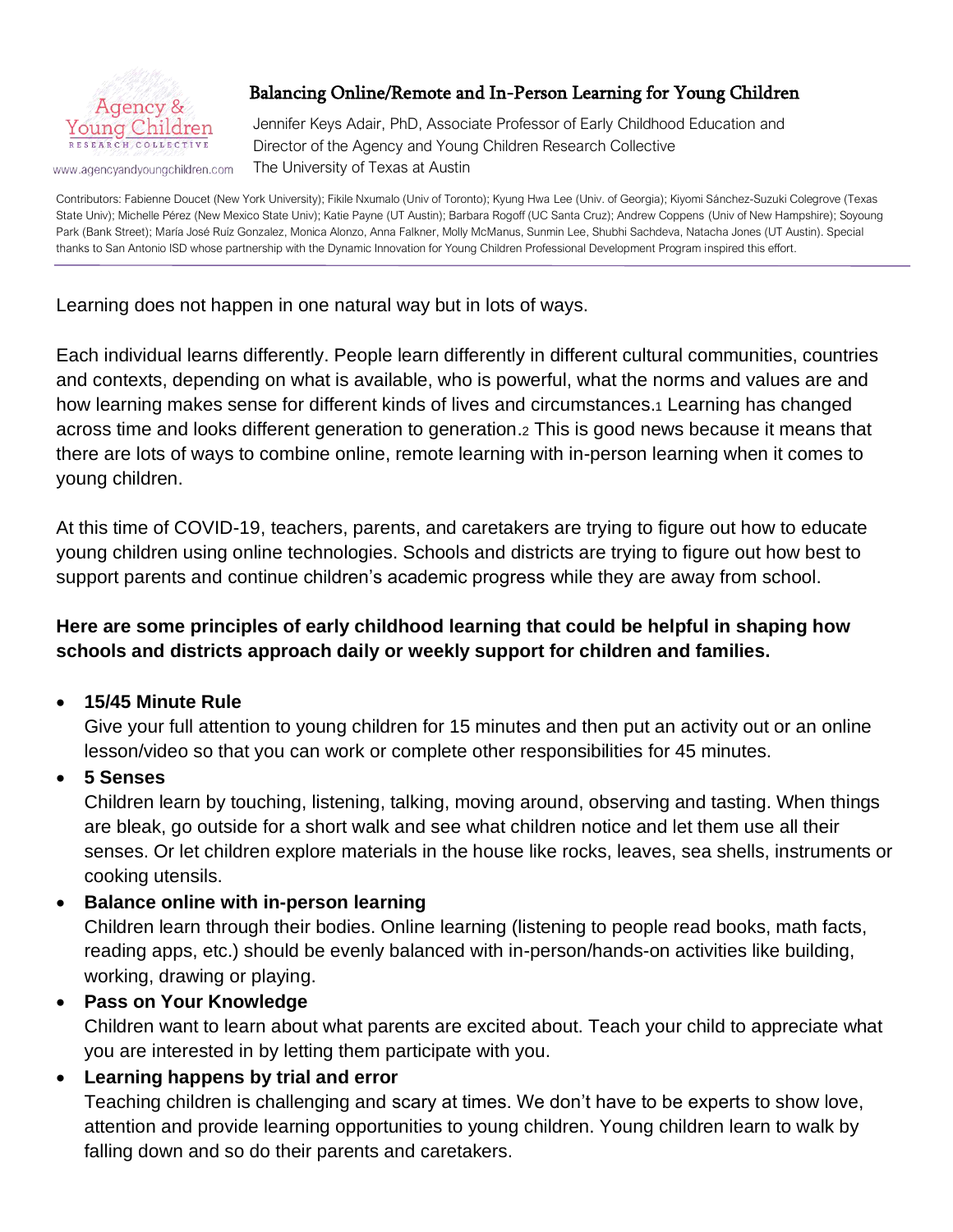

# Balancing Online/Remote and In-Person Learning for Young Children

The list of ideas below are meant for teachers, parents and caretakers of young children who are planning for the next few months – trying to balance learning, safety and mental survival. Each principle is research-based and citations are included. Thank you for all that you do and how hard you are working for children.

#### Ideas for Parents and Caretakers

### **1. Young children need undivided attention in short bursts.**

If you give children 15 minutes of your undivided attention (no computer, phone or other adults), then you can give them an activity, some toys or a short video and they will most likely be content. If you try to pay attention to them while using devices or talking to other adults, they will keep trying to interrupt you and get your attention. We suggest a 15/45 model where you give your full attention to children for 15 minutes and then get work or other responsibilities done for 45 minutes. Even if you are working together on cleaning, fixing, cooking or another long activity, take a few minutes to include them or connect with them somehow while in the middle of participating together. This way they will feel connected and safe with you and they will be much more likely to play on their own for 45 minutes or so until they will need your undivided attention again. These numbers are a minimum and can change depending on the child, but kids need time to work and play with adult supervision but without adult direction. Give them a little deep connection and attention and then they will reward you with time to complete your other responsibilities.

## **2. Young children want to participate. Let them help.**

Children learn through observation and participation<sup>3</sup> – not just by being told something directly. Young children love to help people they love and will observe and participate alongside you while you are cleaning, working, cooking or helping others.<sup>4</sup> They only learn to not help when we stop them, insult or criticize their efforts or insist on them doing it "perfectly."<sup>5</sup> In fact, children are usually more capable than adults think. Welcome them into whatever activity you are doing and let them know you appreciate them. Can they practice colors by helping you sort laundry? Maybe they can wash tupperware or other unbreakable dishes. Do you have plants? Your toddler may be able to water them. Remember that online learning should be balanced with in-person participation and helping out around the house. This is to make sure young children feel like they are contributing which helps them feel content, peaceful. Let children play a special role in caring for their grandparents or elders in person or online.

## **3. Young children's attention lasts longer with one activity or set of toys at a time.**

With in-person or hands-on learning, young children are more engaged when there are fewer options. This means that giving them a box with lots of trains, balls, blocks or sticks is too much and can overwhelm. Instead, give young children balls and a ramp OR sticks and pots OR blocks and cars or any small set of everyday objects from around the house. Old clothes, shoes and bags can spark imagination. You can play with them to get them going and then let them be to build and play. Then, when the time is over, you can take those away and offer a different activity or set of toys for them.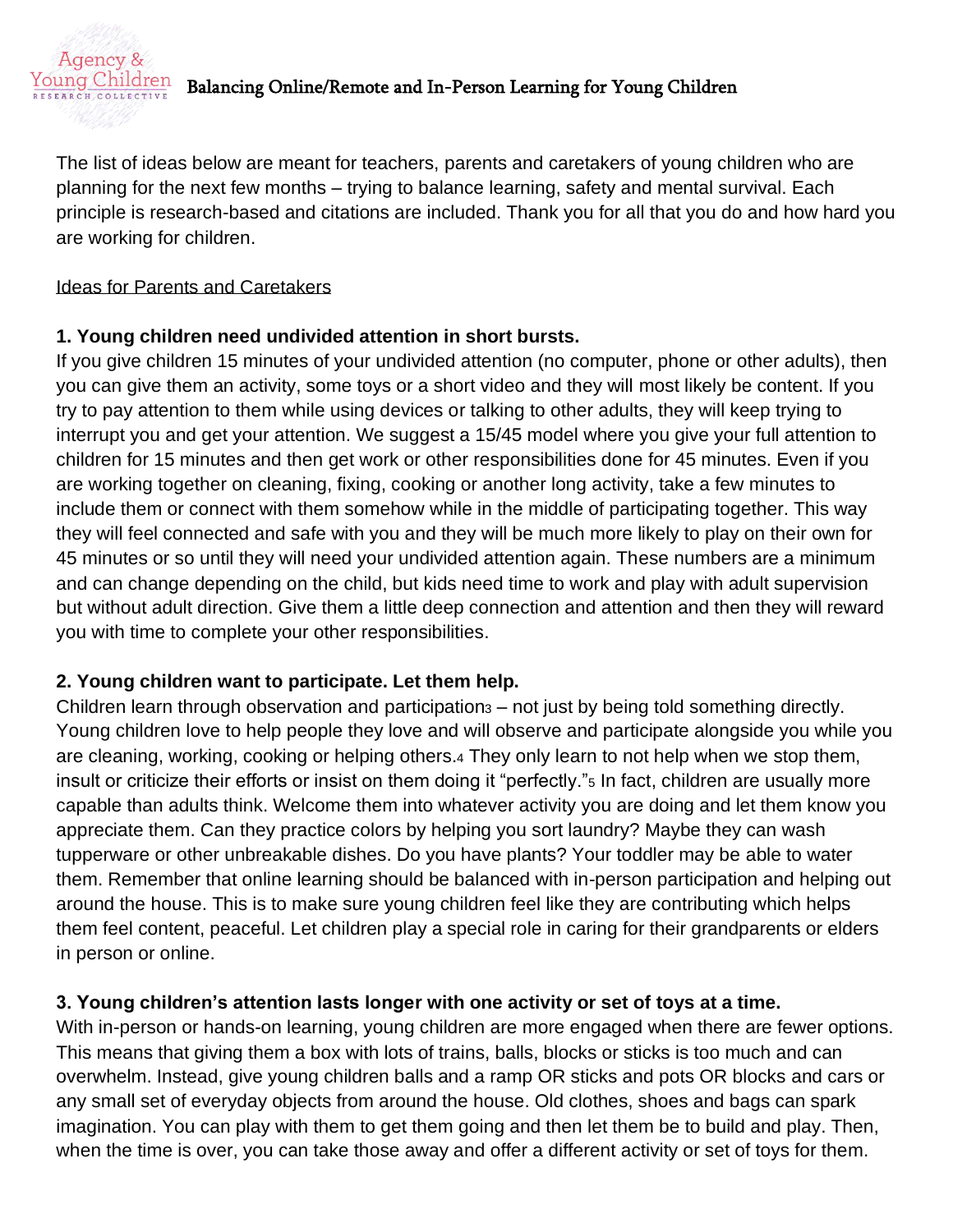

# $\frac{N \in \mathbb{N}}{\max\limits_{k \in \mathcal{S}} \mathcal{S}(N)}$  Balancing Online/Remote and In-Person Learning for Young Children

The idea is to make things special and foster curiosity.<sup>6</sup> When children are interested and exploring, they will spend much more time engaged without your help. It's a good time to explore the home for toys that have been lost or shoved in a closet or corner! They can be used for play or to give away!

## **4. Young children learn through their bodies – let them touch, move, shake and yell when possible.**

To balance out online learning (apps, videos, online lessons, etc.) children need in-person body experiences where they use their 5 senses and utilize their bodies to learn. This means moving, using objects for a variety of purposes (a pot or pan can be used as an instrument, container, pretend pool for toys or a way to move objects around the room), and being able to use their bodies to explore and make noise. Parents working at home or trying to find some peace in all this upheaval do not want noise all the time so really let go and allow children to make noise sometimes and really let go and then you can insist on quiet other times of the day.

### **5. Young children respond to direct connection, affection and love.**

When children will not leave you alone or seem needy - they usually need love, attention and listening. If you can offer this - even if just for a couple of minutes - they are more likely to feel reassured and let you get some work done.<sup>7</sup> It is helpful for young children to know what is going on. Find calm and reassuring ways to let children know what is happening at work, in the world or what the new normal will be like at home. Young children can handle difficult topics and circumstances if adults can be calm, communicate and reassure young children that they are loved and cared for.

### **6. Young children benefit from simplicity.**

Planning for 10 minutes at night can save you hours of time the next day. You can plan out a schedule for the day that includes rest time, 3 meals, online time, outdoor time, and in-person learning time. You can collect items from around the house that you might need in a box so you have them handy. Young children do not need fancy toys. They just need to be able to touch and move things and explore how they work - they are usually interested in very simple items they see each day. For example, spooning beans into a cup feels good. So does moving containers around the house and putting things in them. Children also love learning games their parents and grandparents enjoyed playing.

## **7. Young children speed up and calm down on outside walks (if possible).**

Taking care of nature and being able to spend time with plants, animals and scenery gives young children things to think about, notice, observe and talk about.<sup>8</sup> Children are usually really excited to be outside at first and then they calm down. They are the ones that notice a really small puddle, the tiny rock inside, the airplane in the sky, or the leaves that fell off the tree. This noticing can give adults a break and a way to feel some calm and appreciation for how smart children are.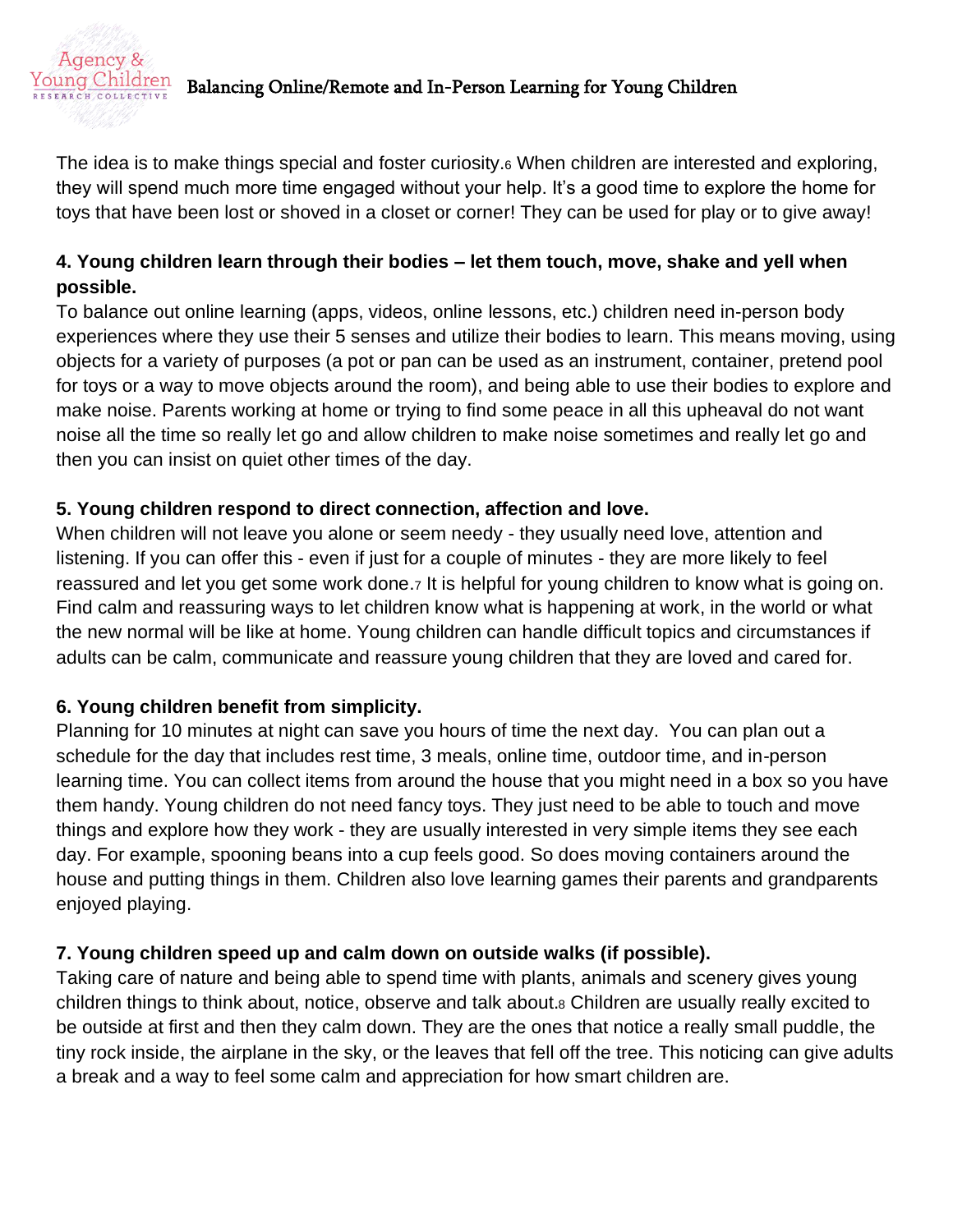

# $\frac{N \in \mathbb{N}}{\max\limits_{k \in \mathcal{S}} \mathcal{S}(N)}$  Balancing Online/Remote and In-Person Learning for Young Children

### **8. Young children need some space.**

If possible, move furniture around so that there is floor space for different kinds of activities. It might not look great but floor space is helpful for children to entertain themselves. Sitting down with them on the floor helps them feel connected.

#### **9. Young children need to share their knowledge.**

Find ways for children to present, share or contribute their knowledge to others in the family or household or online to extended communities so they can have their new knowledge validated.<sup>9</sup> When students have a sense that there will be an audience for their work, it adds another purpose, as well as helps them focus on how they want to share their knowledge.10 This is a great opportunity to connect with friends and communities that children are a part of but rarely see or connect with. Asking young children questions is a great way to keep them talking and sharing. Questions such as "I wonder how that happened?" or "How did you do that?" or even repeating back what young children say to you as if it is a question propels them to keep talking to you.

#### **10. Young children love stories**

Children can listen to stories read online, by their family members in-person or on-line. They can listen to their friends' parents reading a story. Parents and grandparents can share oral stories or read stories to others in the class through platforms like Instagram or Zoom. Children will love hearing people they know telling them stories.<sup>11</sup> Hearing stories from community members and underrepresented groups can be especially powerful for young children to see how everyone matters in the world.<sup>12</sup>

### **11. Young children will learn more from GOOD content.**

Think carefully about content! Just like there are very good websites, podcasts, videos and online games for young children, there are also terrible ones. Any site that promotes gender/racial stereotypes or treats children like babies (high-pitched baby talk, pink for girls and blue for boys) choose a new one! There are plenty. Trust your instinct because young children need YOUR guidance and direction online. As you choose videos or podcasts for children, it is ok to reject ones that you don't want to hear while you work. Choosing content that you also enjoy will help you engage with children about it later.

### **12. Young children depend on you, so take care of yourself.**

In such stressful times, sleep and healthy eating are important. Having people to call and healthy ways to relax are not luxuries but a necessity to get through the stress, anxiety and uncertainty that COVID-19 is bringing. While you may have a unique situation, you are not alone and it is important to find ways to show love to yourself and deepen friendships so you can feel supported.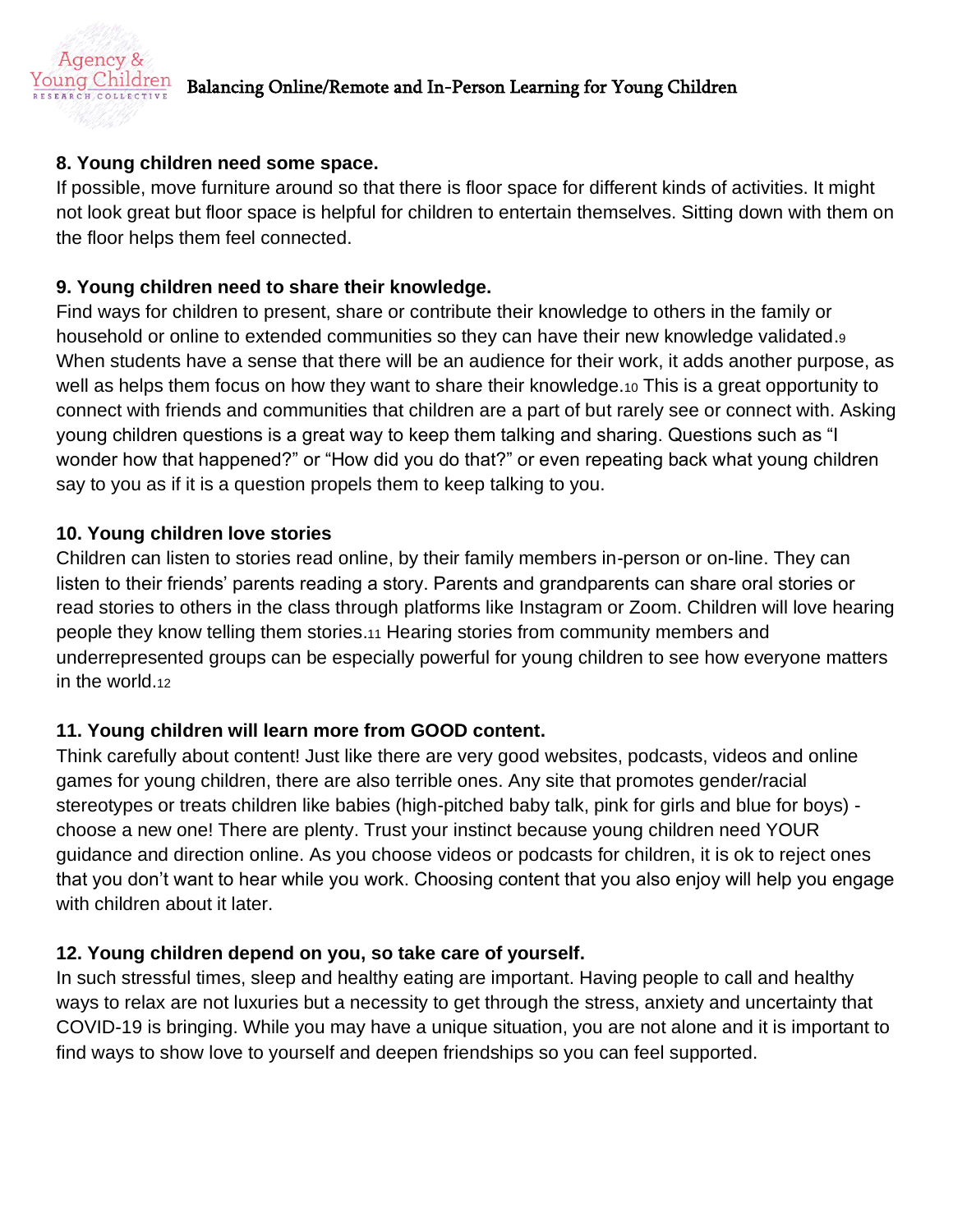

# $\frac{I\rm{Oung}~Children}{I\rm{R}}$  Balancing Online/Remote and In-Person Learning for Young Children

#### Ideas for Schools and Districts

1. **Weekly themes**: Give parents and caretakers a theme of the week. This will help them think about what they know and can offer each week. Make them simple and useful such as colors, construction, helping, families, letters, patterns, water, food, relationships, plants, gardens, etc. Elders and community members are a source of expertise.

2. **Weekly kits**: Give parents and caretakers a kit each week (perhaps with school meals handed out on Fridays) around each theme that includes worksheets, a special activity for each day and a suggested list of materials that can be found around the house that could be helpful. Offer parents toys such as blocks, duplos, and sidewalk chalk, all of which can be used for many different activities across days and weeks.

3. **Daily checklists**: Give parents and caretakers a list of activities for the day that include a balance of online and/or worksheet activities AND in-person learning activities in which children use their bodies and senses. Doing some of the work for parents while encouraging parents to rely on their own knowledge and experience can help ensure that young children have meaningful in-person learning too.

4. **Daily schedule**: Give parents and caretakers a 6 hour schedule for full day and a 3 hour schedule for half day to guide activities. This should be hour by hour, not every 15 minutes. This is because parents need time to work and move around. And children need time when adults are not telling them what to do and they can explore.

5. **Daily face to face connection**: Give parents and caretakers a way for young children to connect with their teachers (and classmates if possible) through online, Instagram, facetime or Zoom. Visual connection (except in case of impairment) will mean more to children than audio or online chatting. Teacher video messages can help with the transition and chaos.

6. **Check in calls**: Give parents and caretakers a call each day for their own support and comfort. This will have a significant impact on parent's well-being which will have a direct impact on children's well-being. Offer a 24/7 access line for parents seeking help with calming down or finding strategies when things are tough.13 See<https://preventchildabuse.org/coronavirus-resources/> for more ideas and resources.

7. **Healthy food**: Children and parents need access to healthy food each day. You can help families by compiling a list of community resources.

8. **Cultural differences**: Ensure that materials, activities and communication respect cultural representation and encourage parents to share their cultural expertise with their children. What an